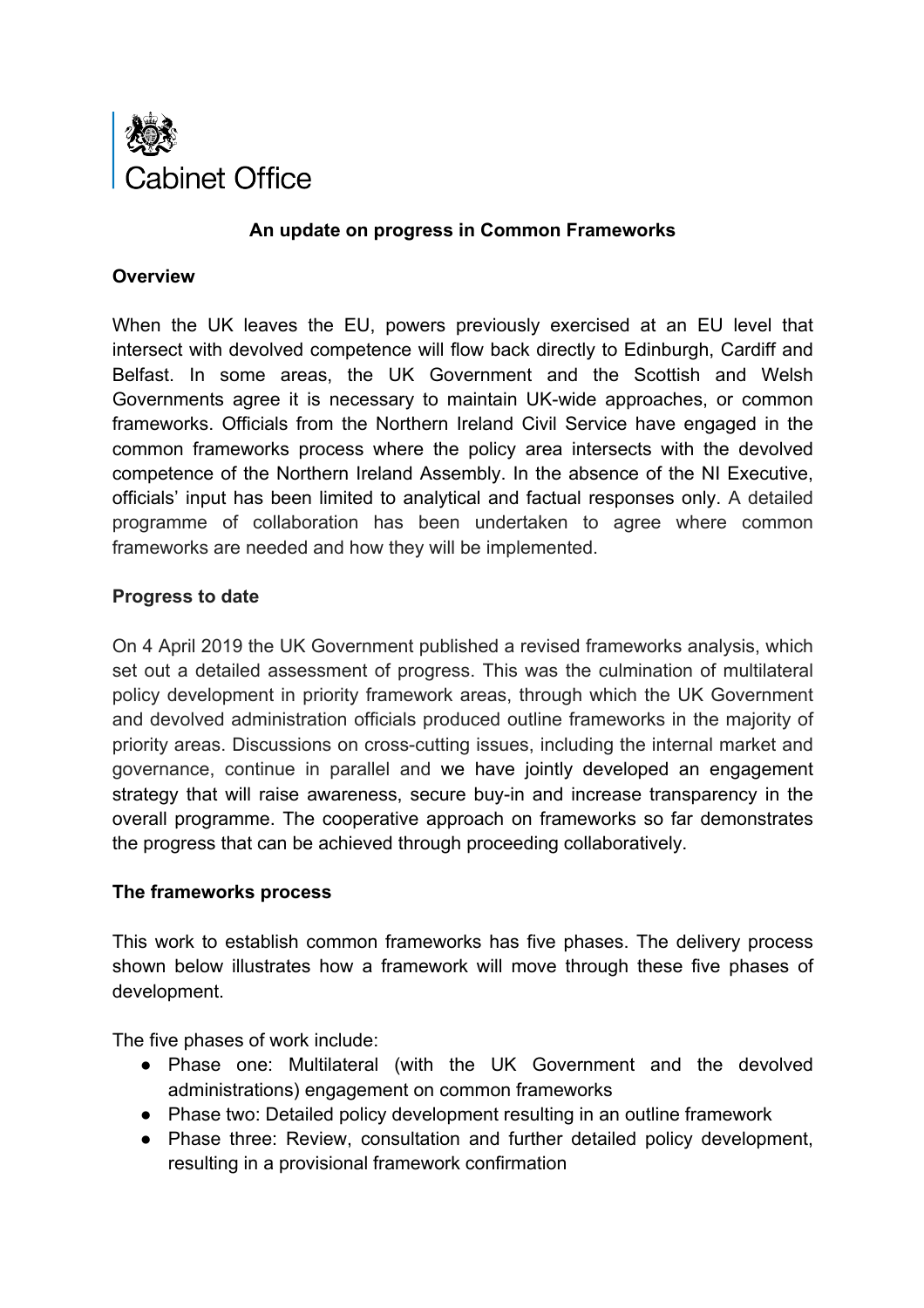- Phase four: Frameworks implementation and framework agreement
- Phase five: Post-implementation arrangements

This process also includes a period of reappraisal for each framework, spanning across phases four and five, where frameworks agreements will be re-evaluated according to the outcomes of cross-cutting issues.

Frameworks will be implemented depending on the needs of the particular policy area. This may require a combination of legislative and non-legislative measures. The process accounts for frameworks being implemented in different ways, with the potential for some activity to be undertaken concurrently, to ensure that due process has been followed as the framework is put in place. As a result, frameworks will be implemented at different points in time, depending on the individual requirements of each framework.

# **Cross-cutting issues**

Work is ongoing to develop a collective position on some of the key issues relevant to all frameworks policy areas. These include:

- **Governance.** Consideration is being given to how much a consistent approach is required in areas such as information sharing, decision-making, and dispute resolution, including, in some cases, expert advice.
- *The UK Internal Market.* The UK Government continues to seek development of a shared approach to the UK Internal Market with the devolved administrations, and, alongside the work being undertaken by policy teams, we are considering how to manage internal market issues across framework areas.
- *The future relationship with the EU.* Frameworks discussions have to date been conducted without prejudice to the outcome of negotiations with the EU. Frameworks will need to be flexible to interact with the outcomes of negotiations with the EU on the UK-EU future relationship. Officials are working to explore this interaction in more detail
- *Trade and international obligations.* Although frameworks are domestic structures, they will need to be adaptable to future international trade deals and other international obligations which will require ongoing flexibility.
- *Northern Ireland.* Northern Ireland has a unique position as an integral part of the UK economy and, in several sectors, simultaneously part of the all-Ireland economy. This creates some specific challenges for those frameworks involving NI.

## **Next steps and engagement**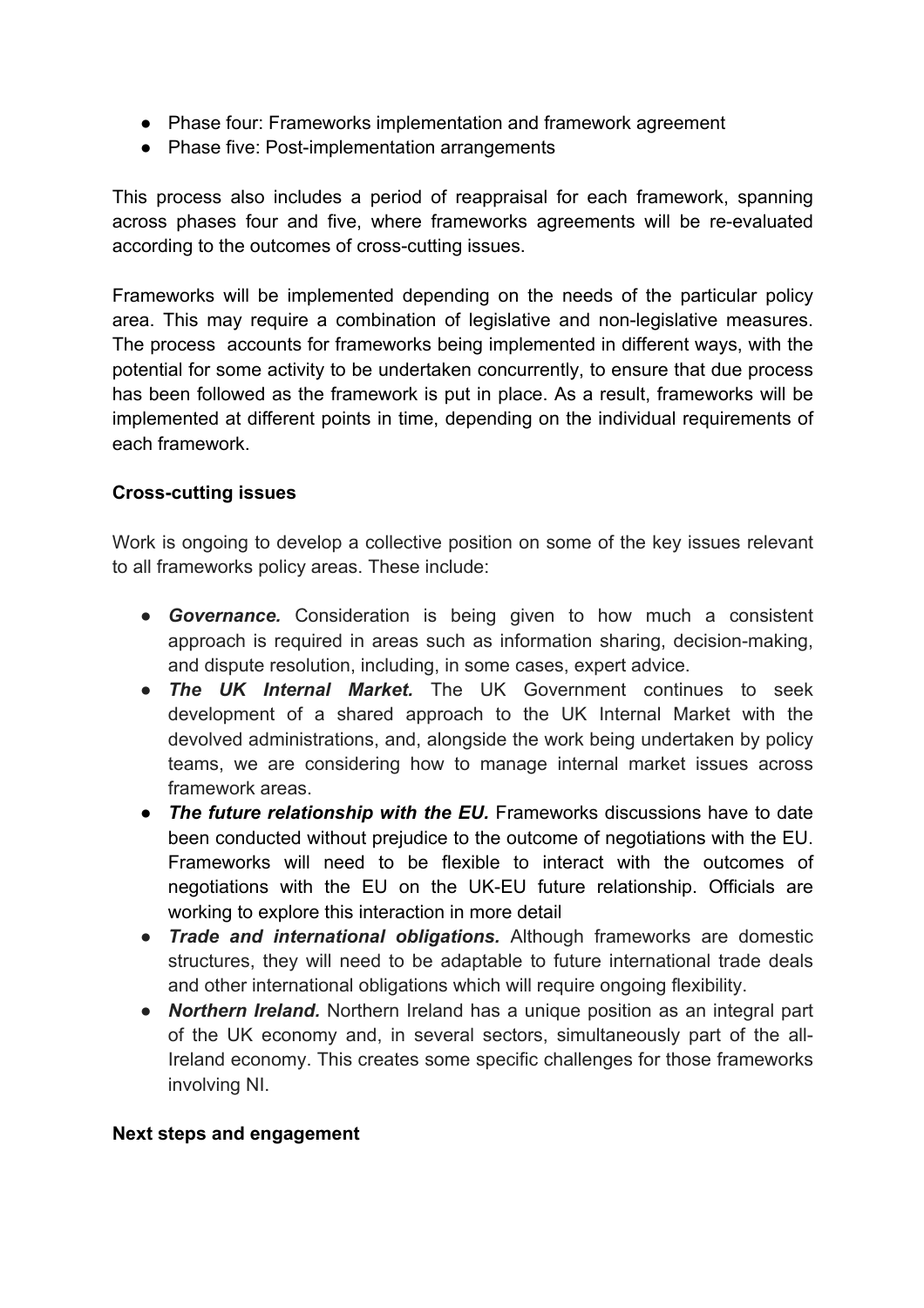As we move forward there is a need for increased transparency, so we have developed a more detailed engagement plan on the back of a Joint Ministerial Committee (European Negotiations) mandate to increase engagement, including unilaterally where it makes sense to do so.

There are three strands to this:

- *High-level programme engagement* focused on academics and umbrella organisations. The UK Government and the devolved administrations are working together on the best way of presenting the overarching principles and purpose of frameworks at key events across the UK;
- *Parliamentary engagement* with UK Parliament and the devolved legislatures. We will be updating parliamentary committees at key moments in the process, and consulting them on the arrangements that will need to be put in place to enable the formal scrutiny of frameworks; and
- *Technical engagement* by policy teams on specific frameworks this work is engaging relevant sectors to test provisional conclusions, informing future policy development.

The first multilateral (UK Government and devolved administrations) technical engagement roundtable with stakeholders took place on 19 March 2019 to test provisional conclusions made within the Hazardous Substances (Planning) draft outline framework. This successful pilot provided stakeholders with reassurance and increased transparency of the frameworks process, while opening new channels for stakeholders to communicate with policy teams and raise any issues with the practicalities of what is within the framework. Further work will be done to see how lessons from this pilot could inform the format of future engagement plans, though these may take different approaches in accordance with the policy areas in question.

The Northern Ireland Civil Service will continue to participate in this area of work. In the absence of the Northern Ireland Executive, officials' input has been limited to analytical and factual responses only. Where framework arrangements have been developed, they are without prejudice to the views of future Northern Ireland Executive Ministers.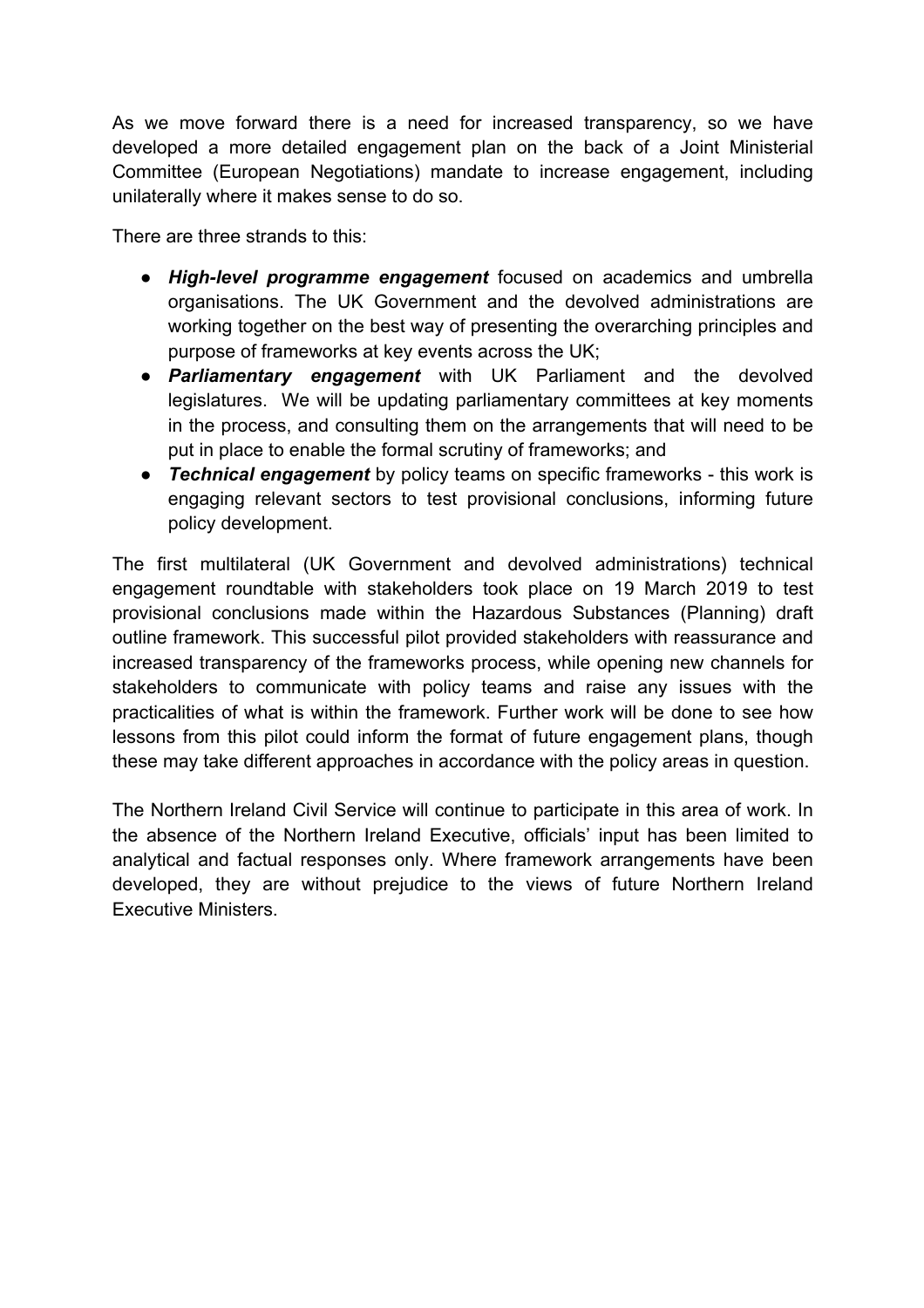# **An illustration of the frameworks delivery process**



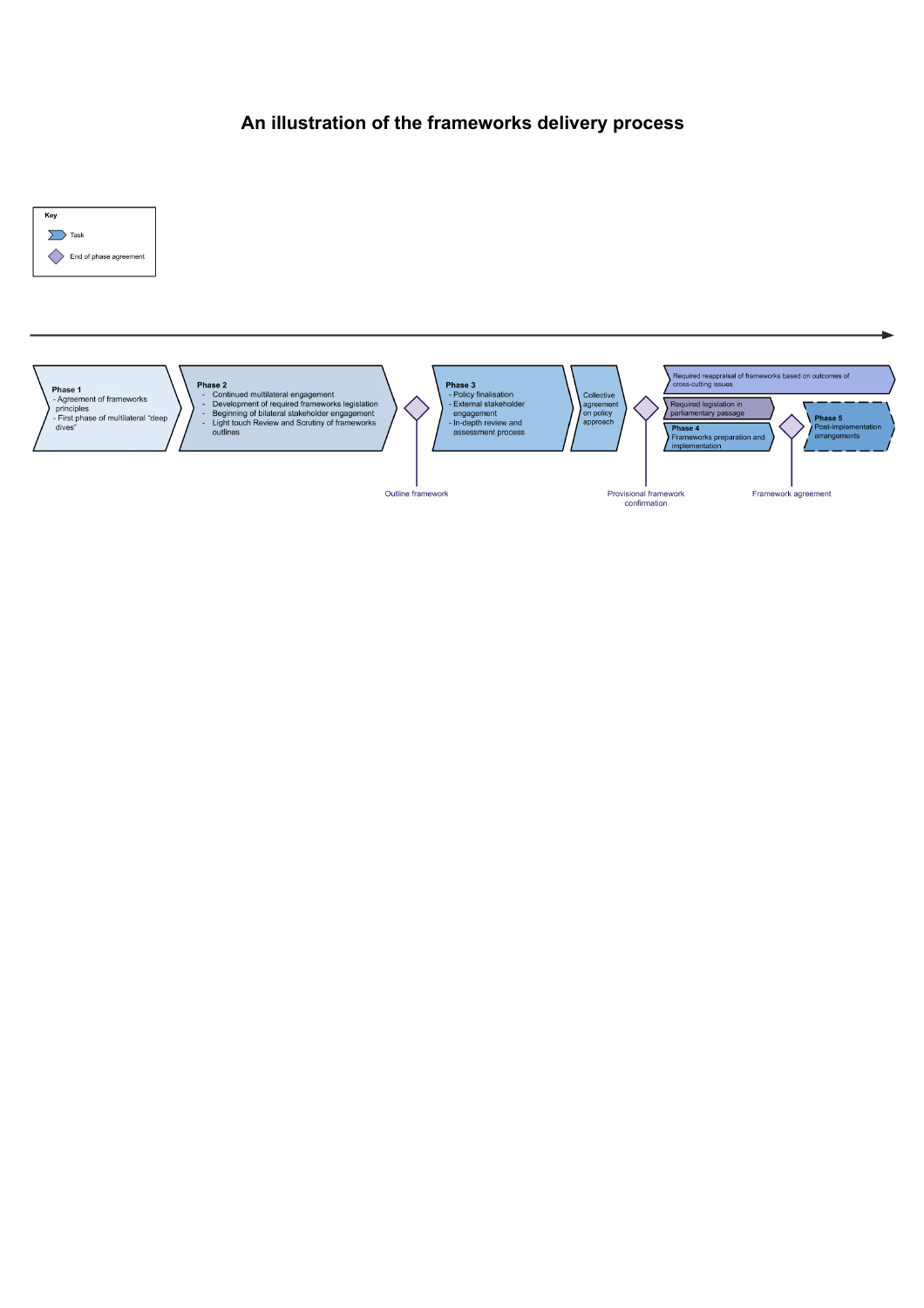# **COMMON FRAMEWORKS: OUTLINE FRAMEWORK**

*This outline framework for Hazardous Substances should be read as an example of how common frameworks are being developed. The outline framework template has been designed to allow for a variety of approaches to suit the needs of particular policy areas. This example is therefore without prejudice to how other frameworks may be developed in the future.*

# **Purpose**

This document provides a suggested outline for an initial UK-wide, or GB, framework agreement in a particular policy area. It is intended to facilitate multilateral policy development and set out proposed high-level commitments for the four UK Administrations; it should be viewed as a tool that helps policy development, rather than a rigid template to be followed. The document may be developed iteratively and amended and added to by policy teams as discussions progress. It should be read alongside the accompanying guidance (UK Government and Devolved Administrations Guidance Note for Phase 2 Engagement).

Population of the agreement skeleton should be based on the existing work undertaken and should remain consistent with the underlying Framework Principles agreed by the UK, Scottish and Welsh Governments. The content should inform the drafting of any legislative and non-legislative mechanisms required to implement UKwide frameworks.

Until it is formally agreed this document should not be considered as government policy for any of the participating administrations and should be treated as confidential. The process for developing and finalising this document will be mutually agreed by all administrations.

The document is made up of four sections:

# **Outline**

- **1. Section 1:** What We Are Talking About. This section will set out the area of European Union (EU) law under consideration, current arrangements, and any elements from the policy that will not be considered. It will also include any relevant legal or technical definitions.
- **2. Section 2:** Proposed Breakdown of Policy Area and Framework. This section will break the policy area down into its component parts, explaining where common rules will and will not be required and the rationale for this approach. It will also set out any areas of disagreement.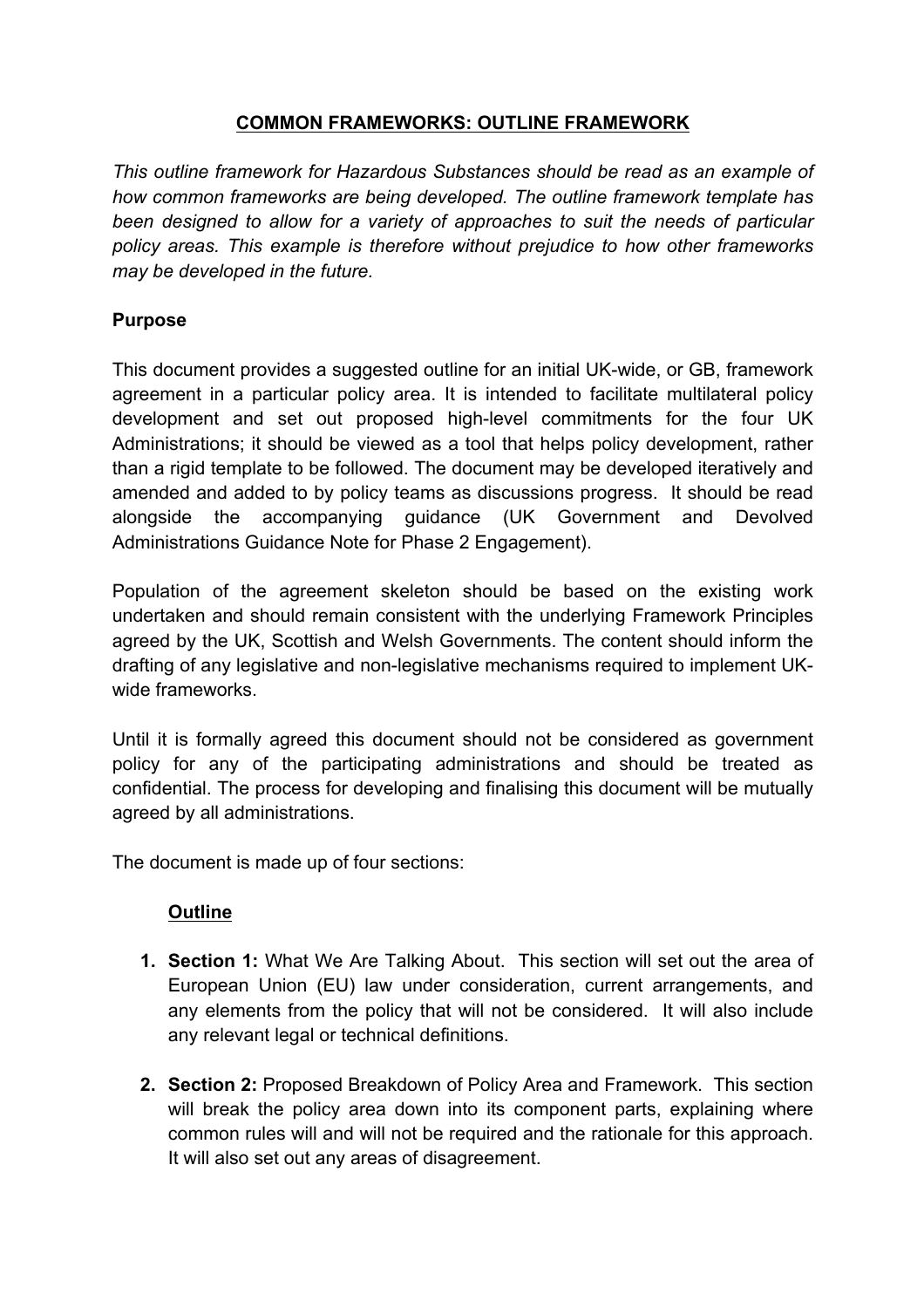# **Operational Detail**

- **3. Section 3:** Proposed Operational Elements of Framework. This section will explain how the framework will operate in practice by setting out: how decisions will be made; the planned roles and responsibilities for each administration, or a third party; how implementation of the framework will be monitored and, if appropriate enforced; arrangements for reviewing and amending the framework; and proposed arrangements for resolution of a dispute.
- **4. Section 4:** Practical Next Steps and Related Issues. This section will set out the next steps that would be required to implement the framework (subject to Ministerial agreement) and key timings.

# **Draft Outline Framework**

# **OUTLINE**

# **SECTION 1: WHAT WE ARE TALKING ABOUT**

## **1. Policy area**

Hazardous Substances Planning. Encompasses the elements of the Seveso III Directive (2012/18/EU) which relate to land-use planning, including: planning controls on the presence of hazardous substances and handling development proposals both for hazardous establishments and in the vicinity of such establishments.

The Seveso III Directive ('the Directive') has the objective of preventing on-shore major accidents involving hazardous substances, as well as limiting the consequences to people and/or the environment of any accidents that do take place. 'Hazardous substances' in the legislation include individual substances (such as ammonium nitrate), or whole categories of substances (such as flammable gases). The Ministry of Housing, Communities and Local Government (MHCLG) and devolved administrations (DAs) are responsible for the land-use planning (LUP) requirements of the Directive. In accordance with the retained Seveso III Directive, the UK is obliged to ensure that the objectives of preventing major accidents and limiting the consequences of such accidents are taken into account in landuse policies. This requires controls on the siting of new establishments and modifications to establishments which fall within scope of the Directive, and on new developments and public areas in the vicinity of such establishments. It also requires these considerations to form the development of relevant policy and has requirements on public involvement in decision making, including relevant plans and programmes.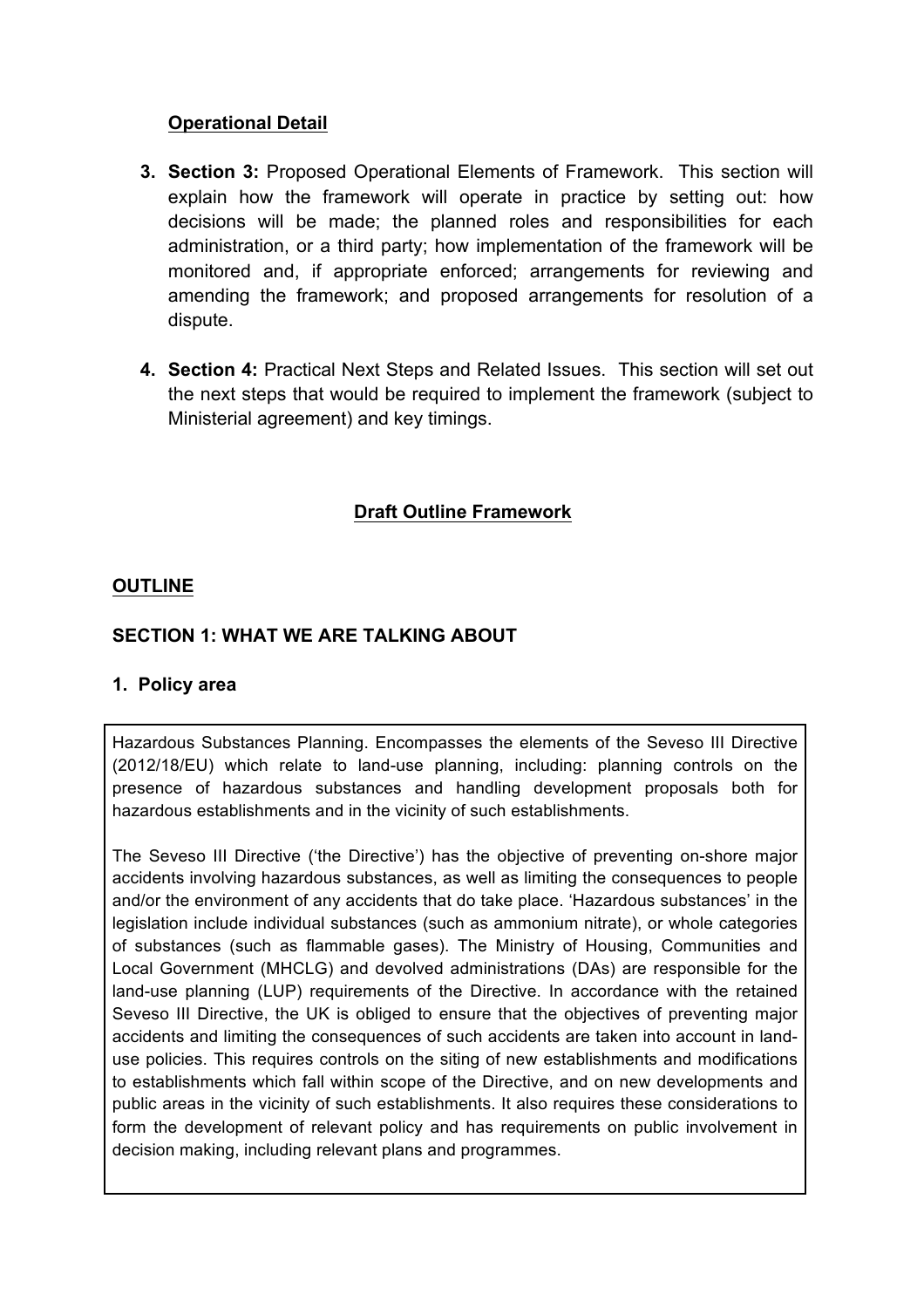When implementing the original EU Directive in this regard, a distinction was made between those elements relating to on-site controls for establishments to minimise the risk of a major accident (those now covered by the Control of Major Accident Hazards Regulations 2015 (GB) and their Northern Ireland equivalent) and the residual off-site risk. The latter is primarily the risk of a major accident arising due to the proximity of hazardous substances to other development or sensitive environments (i.e. if there were an accident due to on-site failures, what the risks would be where certain developments or habitats are or would be close by). This latter issue was considered to be a spatial planning matter to be addressed through planning controls. Subsequently, LUP matters generally in the UK were devolved to the new administrations.

To summarise, very broadly the hazardous substances regime;

- a) sets limits on the amount of dangerous substances that can be stored/used in an establishment before that establishment must apply for consent to do so from their local planning authority (usually the local authority);
- b) requires the preparation of planning policies to take into account the aims and objectives of the Directive; and
- c) requires local planning authorities to comply with various consultation requirements and consider any major accident hazard issues before they can grant planning permission in relation to establishments, to certain types of development near such establishments, and hazardous substances consent.

To note the hazardous substances regime does NOT ban any substance, or any development around establishments containing hazardous substances. All decisions rest with local planning authorities or, in some cases, called-in applications or appeals, the Minister(s) in England, Wales, Northern Ireland or Scotland.

It should also be noted that LUP controls on hazardous substances existed in Great Britain for around a decade before becoming an EU requirement. This is an issue on which the UK has led the way.

# **2. Scope**

- The scope of this Common Framework is any legislation which applies the LUP elements of the retained Seveso III Directive in the United Kingdom. At the time of writing The Planning (Hazardous Substances) Act 1990 and Planning (Hazardous Substances) Regulations 2015 in England, and devolved administrations' equivalent primary and secondary provisions, constitute the main body of legislation that applies these elements of the Seveso III Directive. The Directive's minimum requirements are common across England, Scotland, Wales and Northern Ireland. Whilst the different administrations are currently free to use their devolved planning powers to increase controls beyond the minimum requirements of the Directive, this has not happened.
- Once the UK leaves the EU this set of common minimum requirements may\* cease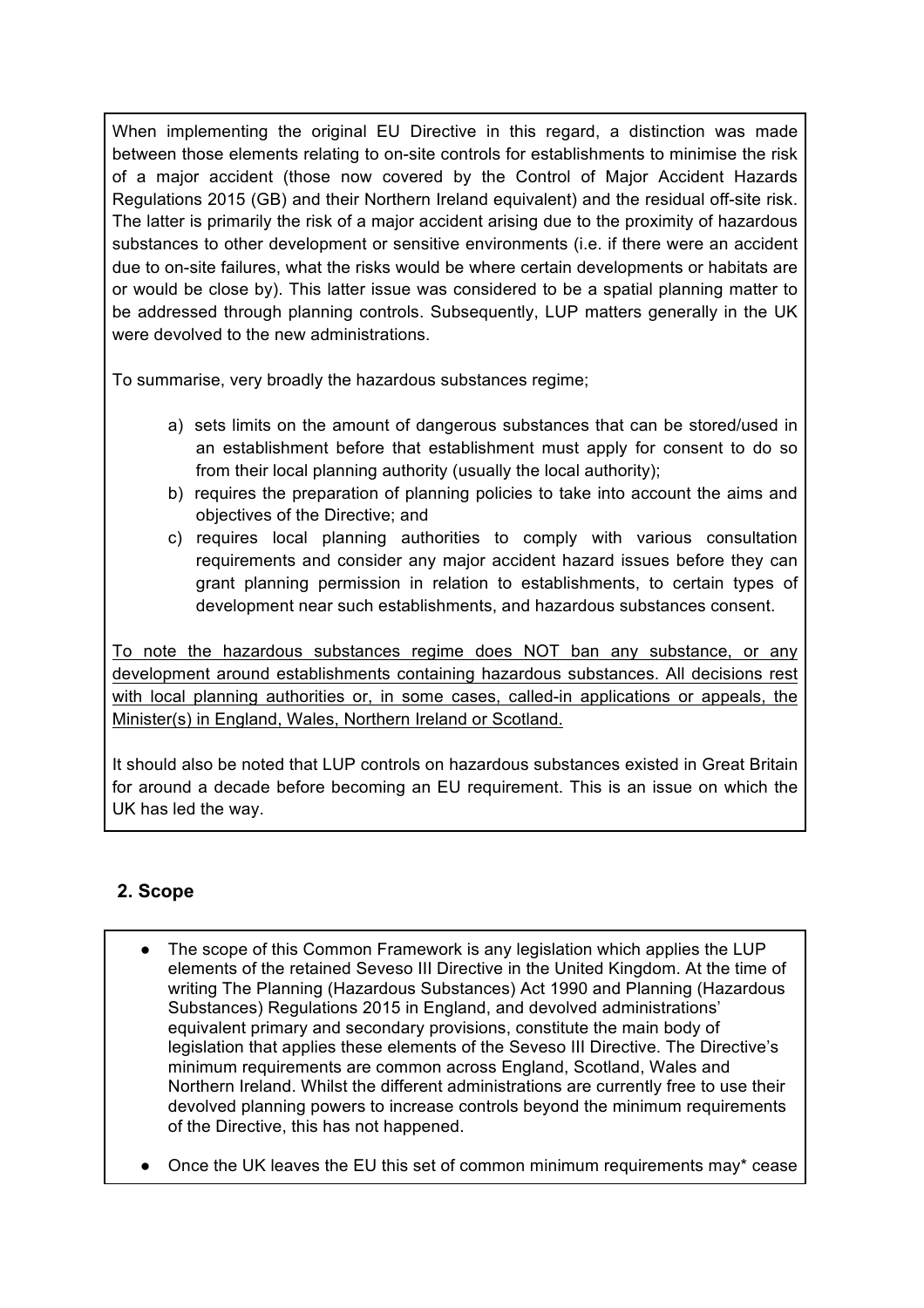to be in effect and the different administrations will have wider scope to use their planning powers to make changes.

\*This is subject to the terms on which the UK leaves. The Withdrawal Agreement includes a commitment, if the backstop comes into effect, to a principle of non-regression from the standards applicable within the UK at the end of transition period. This will include in areas relating to 'the prevention, reduction and elimination of risks to human health or the environment arising from the production, use, release and disposal of chemical substances'.

- The primary focus of this agreement is to maintain the principles and objectives of retained EU legislation across the hazardous substances regime, that is, primarily, to prevent on-shore major accidents involving hazardous substances and limit the consequences to people and/or the environment of any accidents that do take place. It also seeks to, wherever possible, facilitate the sharing of information on a multilateral basis.
- Post Exit, the UK will still be party to the following relevant international agreements;
	- The Convention on the Transboundary Effects of Industrial Accidents is a UNECE convention designed to protect people and the environment from the consequences of industrial accidents. Parties are required to, amongst other things, take appropriate measures and cooperate within the framework of this Convention, to protect human beings and the environment against industrial accidents…shall ensure that the operator is obliged to take all measures necessary for the safe performance of the hazardous activity and for the prevention of industrial accidents…take measures, as appropriate, to identify hazardous activities within its jurisdiction and to ensure that affected Parties are notified of any such proposed or existing activity. The Convention also sets out detailed requirements when it comes to siting of/around hazardous establishments as well as setting out the types and quantities of substances that should be considered hazardous.
	- The UNECE Convention on Access to Information, Public Participation in Decision-Making and Access to Justice in Environmental Matters ('the Aarhus Convention') establishes a number of rights of the public (individuals and their associations) with regard to the environment. The Parties to the Convention are required to make the provisions necessary so that public authorities (at national, regional or local level) will contribute to these rights to become effective.

## **3. Definitions**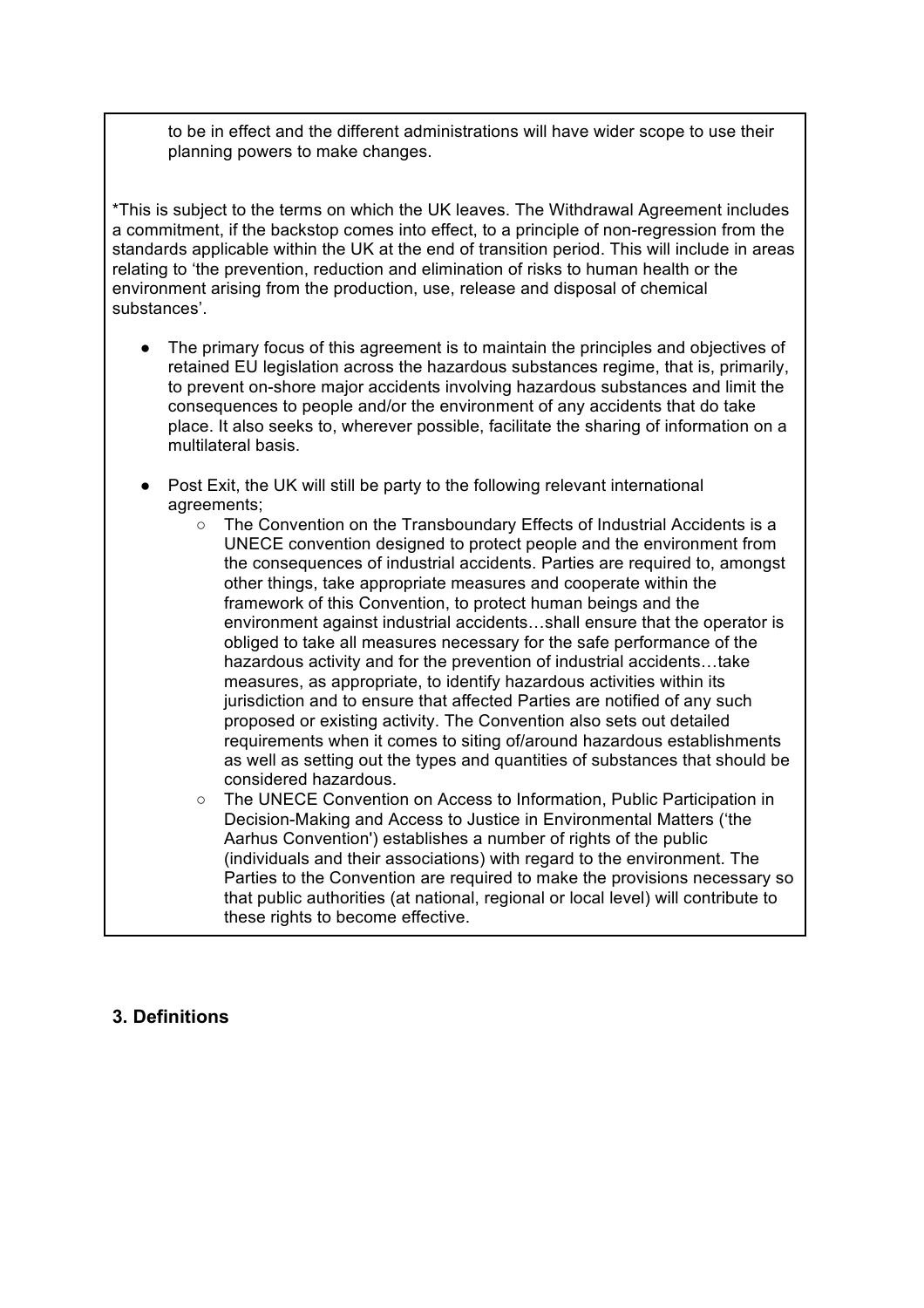All technical definitions used in this agreement will reflect those set out in legislation implementing the retained Seveso III Directive.

In this framework the following definitions are also used:

- JMC. The Joint Ministerial Committee is a set of committees that comprises ministers from the UK and devolved governments, providing central co-ordination of the overall relationship between the UK and the devolved nations.
- **HSE & HSE NI. The Health and Safety Executive and Health and Safety Executive** Northern Ireland are government agencies responsible for the encouragement, regulation and enforcement of health and safety.
- MoU Memorandum of Understanding. This is a multilateral agreement which indicates a common line of action. It is often used where a legal commitment would not be required or appropriate.

# **SECTION 2: PROPOSED BREAKDOWN OF POLICY AREA AND FRAMEWORK**

## **4. Summary of proposed approach**

It is important to first note the context in which the proposed approach has been developed. Divergence is already entirely possible across the devolved administrations, however there are currently a number of restrictions on what the United Kingdom Government (UKG) and DAs can amend based on what has been set at EU level. The key restrictions are that the UKG and DAs;

- i) are unable to change the definition of what an establishment is (in short, a location where dangerous substances are present in significant quantities);
- ii) must not lower standards on what constitutes a dangerous substance (i.e. by removing categories of substances or individual substances from the list, or raising the threshold at which the quantity becomes significant and the establishment falls into scope of the regime);
- iii) must ensure that the objectives of preventing major accidents and limiting the consequences of such accidents for human health and the environment are taken into account in their land-use policies, through controls on the siting of new establishments and new developments close to establishments;
- iv) must set up appropriate consultation procedures to ensure that operators provide sufficient information on the risks arising from the establishment and that technical advice on those risks is available when decisions are taken; and
- v) facilitate public involvement at various stages of decision-making on relevant applications for consent or plans and programmes.

In simplified terms, what may become possible post-Exit that is not possible now is that the UKG and devolved administrations will have the powers within a domestic context to relax requirements on the level of substances that can be held before triggering the regime and relax the process around what is required once the regime is triggered.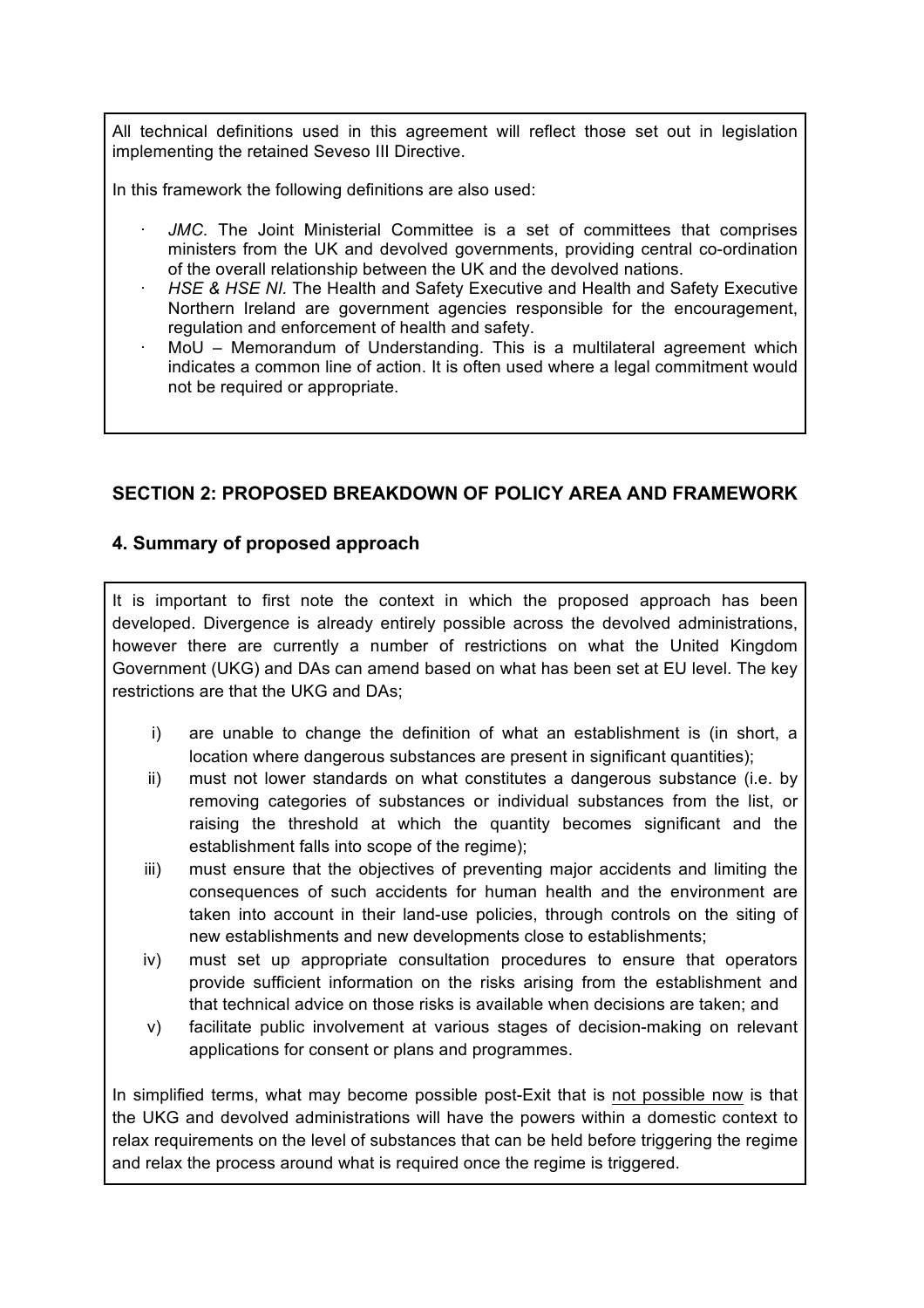It is considered that whilst a framework is appropriate for the hazardous substances regime, it should be non-legislative. It is envisaged that this would be in the form of an MOU, setting out the principles of engagement between the UK government, DAs and HSE where changes to devolved legislation are concerned (see Section 6 for more details). This view is guided by the overarching principle established by JMC; that any framework should secure the proper functioning of the regime whilst at the same time respecting the devolution rights of the devolved administrations. It is also guided with reference to the priorities that JMC list as key, that any framework should be established where they are necessary to:

#### enable the functioning of the UK internal market, while acknowledging policy *divergence*

Hazardous substances planning is not significantly different from devolved planning controls generally – it is about consenting the locations of substances with major accident hazard potential and development around those locations. As stated in section 1, establishments which store certain amounts of certain substances or developers looking to build near such establishments will be required to seek consent from a local authority. The regime is not focused on banning activities or making a substance illegal in a general sense. As a result, (and in a scenario in which the non-regression principle did not apply) the biggest potential discrepancy would be where, for example in one administration, controls were removed for a certain substance completely, where across the border, operators would need to go through the hazardous substances consenting process with their local authority to hold the substances at a site in the same quantities. Whilst any such scenario *could* result in a potentially damaging 'race to the bottom', due to the nature of the regime this would bring very limited economic benefits – relaxed hazardous substances standards would not bring a significant enough benefit to operators to influence which administration they set up business in to the point where this would distort the internal market. And as such reducing standards in this way is unlikely to be an attractive proposition (and industry has not been pushing for this up to now). It is therefore considered unlikely and, particularly in consideration with other factors, is not a strong enough argument to justify a *legislative* approach for this framework; but arrangements will need to be in place to manage any potential impacts on the internal market within this – or related – policy areas.

#### ● *ensure compliance with international obligations*

The UK is a signatory to two international agreements relevant to the hazardous substances regime (as mentioned in section 2), the Aarhus Convention and the Convention on the Transboundary Effects of Industrial Accidents. The latter in particular cements many of the requirements of the current regime in international law, therefore any significant stripping back of the hazardous substances regime could result in a breach of international obligations. This presents limits on what the UKG can do as the party to the treaties, but also constrains the administrations. In very extreme cases the Secretary of State has step-in powers already built into Devolution settlements where there is a potential breach of international law, although we do not envisage these forming any part of the framework. A non-legislative framework would provide the appropriate forum for any policy changes to be addressed, where anything of concern can be flagged and any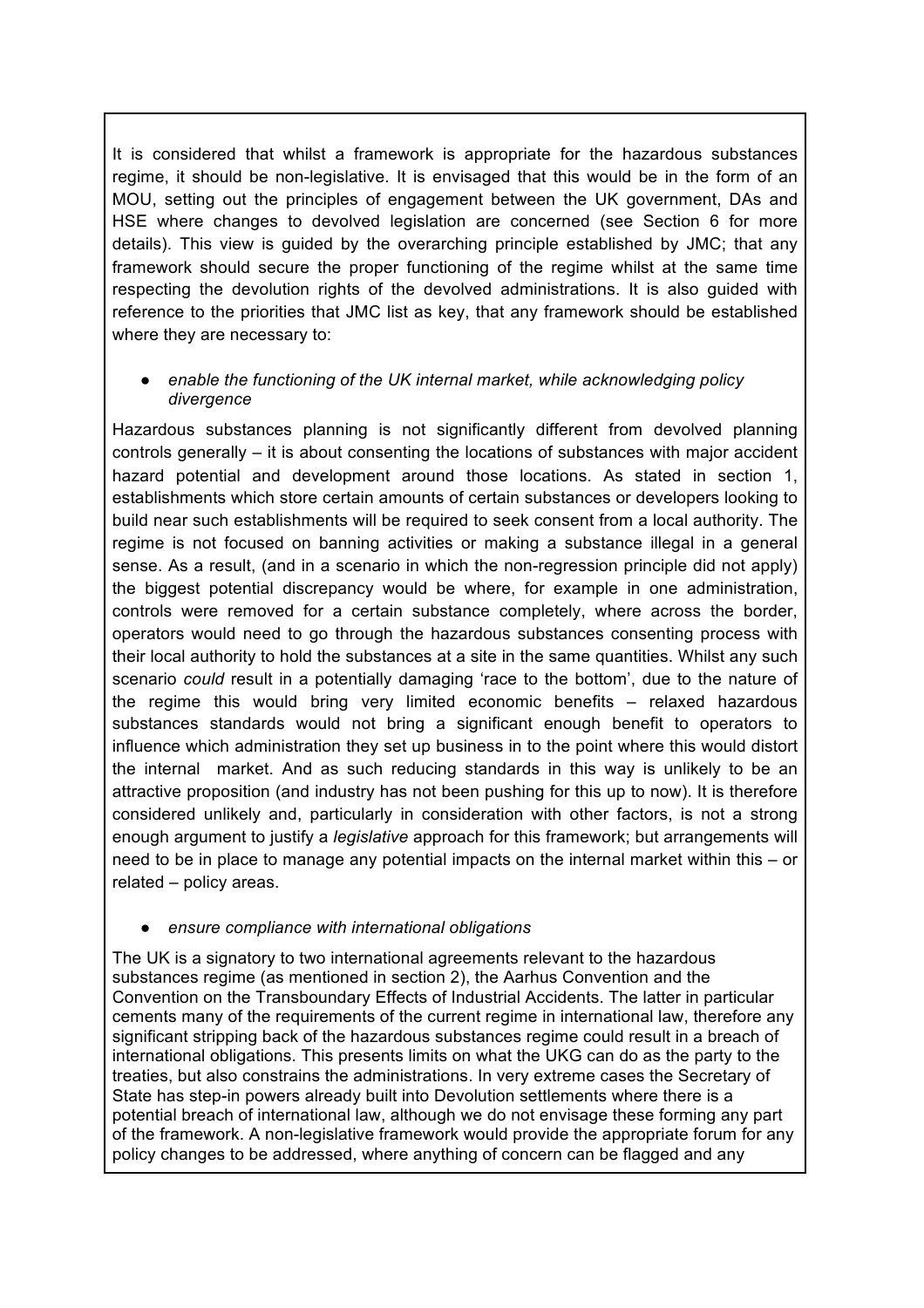necessary dispute resolution measures (see section 13) can be put into place.

ensure the UK can negotiate, enter into and implement new trade agreements and *international treaties*

Not applicable. Through discussions we have not identified any differences between administrations on hazardous substances that would have an impact on the UK's ability to negotiate (etc.) trade agreements and treaties. Negotiation of any new trade agreements or treaties would in any event need to take account of where devolved competence means there are or could be divergence across the UK in matters pertinent to that particular treaty or agreement.

● *enable the management of common resources*

HSE/HSE NI – as indicated, they operate across the different planning jurisdictions (HSE NI covering Northern Ireland), and so any divergence could affect them, and so any framework encouraging and providing a forum for discussion would be beneficial. However, potential changes to the regime with significant impacts on HSE are already a potential feature of the existing regime *within the EU framework* and are not triggered by EU exit. There is not a new significant issue being created on this point that would need to be addressed by legislative means.

administer and provide access to justice in cases with a cross-border element

Not applicable. Any differences between administrations on hazardous substances will not have an impact on the UK's ability to administer or provide access to justice.

● *safeguard the security of the UK*

Differing hazardous substances planning controls in parts of the UK are already a possibility, i.e. not affected by EU Exit, and these differences do not pose a threat to UK security.

Reducing protections below current levels could become possible after Exit, which could increase the risk to safety *within an area (acknowledging the limited risk of cross-border impacts)* e.g. by allowing hazardous substances near a sensitive development (to note, safety measures within establishments would still be regulated through non-planning requirements under the Control of Major Accidents Hazards Regulations 2015 or their equivalent). As stated previously, hazardous substances powers are broadly analogous to other devolved planning powers in this regard and as such should be seen as a matter for individual administrations – divergence in and of itself does not pose a risk to the security of the UK as a whole.

According to the JMC principles a legislative framework should be considered only where absolutely necessary. As set out above a potential legislative framework for hazardous substances would not meet this criteria. According to the principles set out by the JMC and the objective of securing the proper functioning of the hazardous substances regime whilst at the same time respecting the devolution rights of the devolved administrations, this Common Framework will not be a legislative vehicle but rather a reflection of the discussions that have taken place and agreements reached on ways of working going forward, post the UK's departure from the European Union.

*Other factors supporting a non-legislative agreement*

● the devolved regimes predate the current version of the Directive, and in certain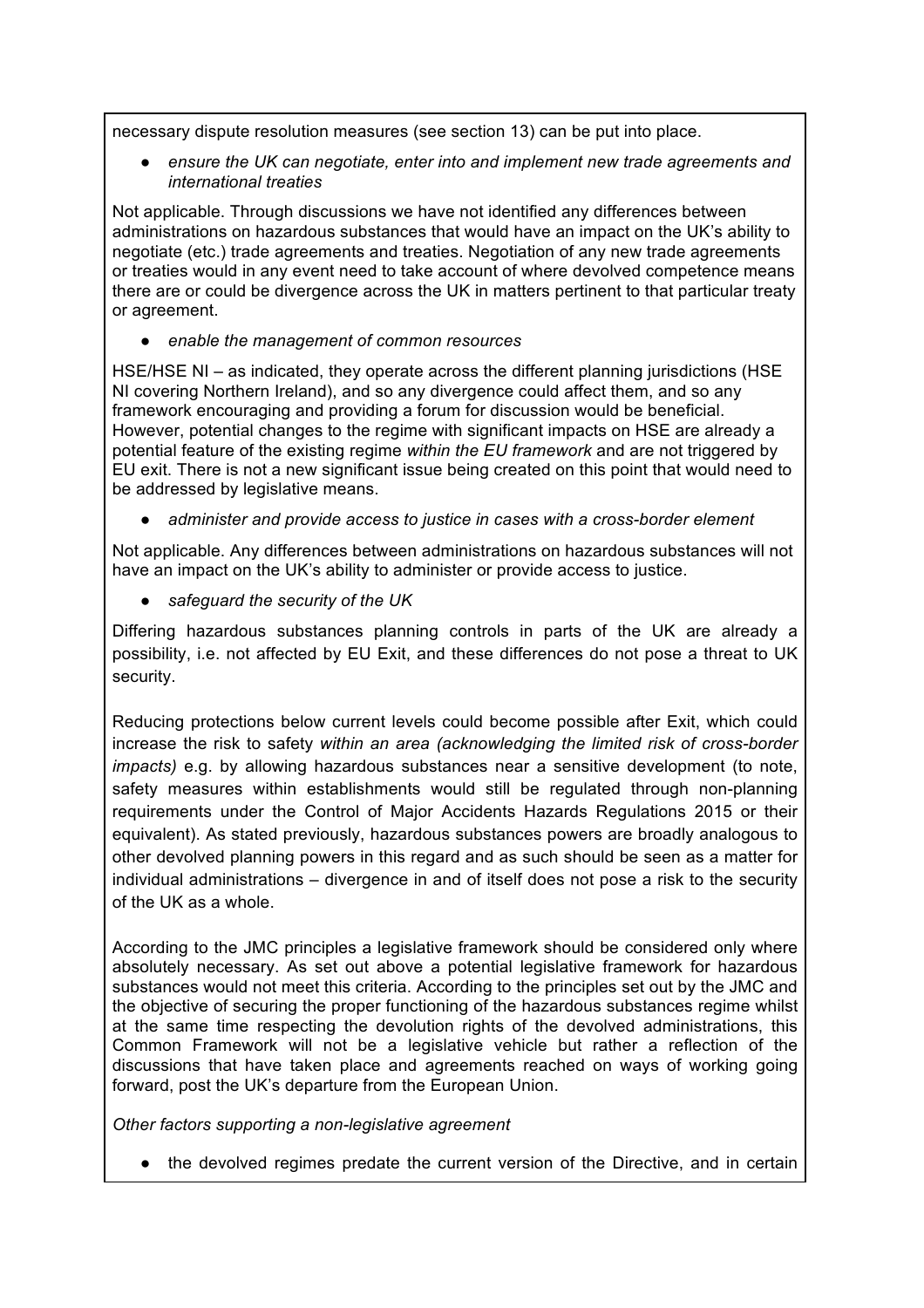cases go further than its minimum requirements; this demonstrates the lack of appetite to legislate below its minimum standards.

● the HSE, and in Northern Ireland HSE NI, have a cross-cutting role which provides a common evidence base which all DAs look to; with policy development across all administrations driven by HSE and HSE(NI) advice, differing approaches would be unlikely.

Current potential for divergence – decision making is devolved, so as long as the aims of the Directive are taken into account, it should be emphasised that despite the scope for such divergence, very little of it has occurred. It should also be noted that planning authorities and Ministers in the various home nations are free to make decisions on applications as they see fit, provided the major accident hazard potential forms part of the consideration.

# **5. Detailed overview of proposed framework: legislation (primary or secondary)**

*N/A – no legislation is considered to be necessary*

# **6. Detailed overview of proposed framework: non-legislative arrangements**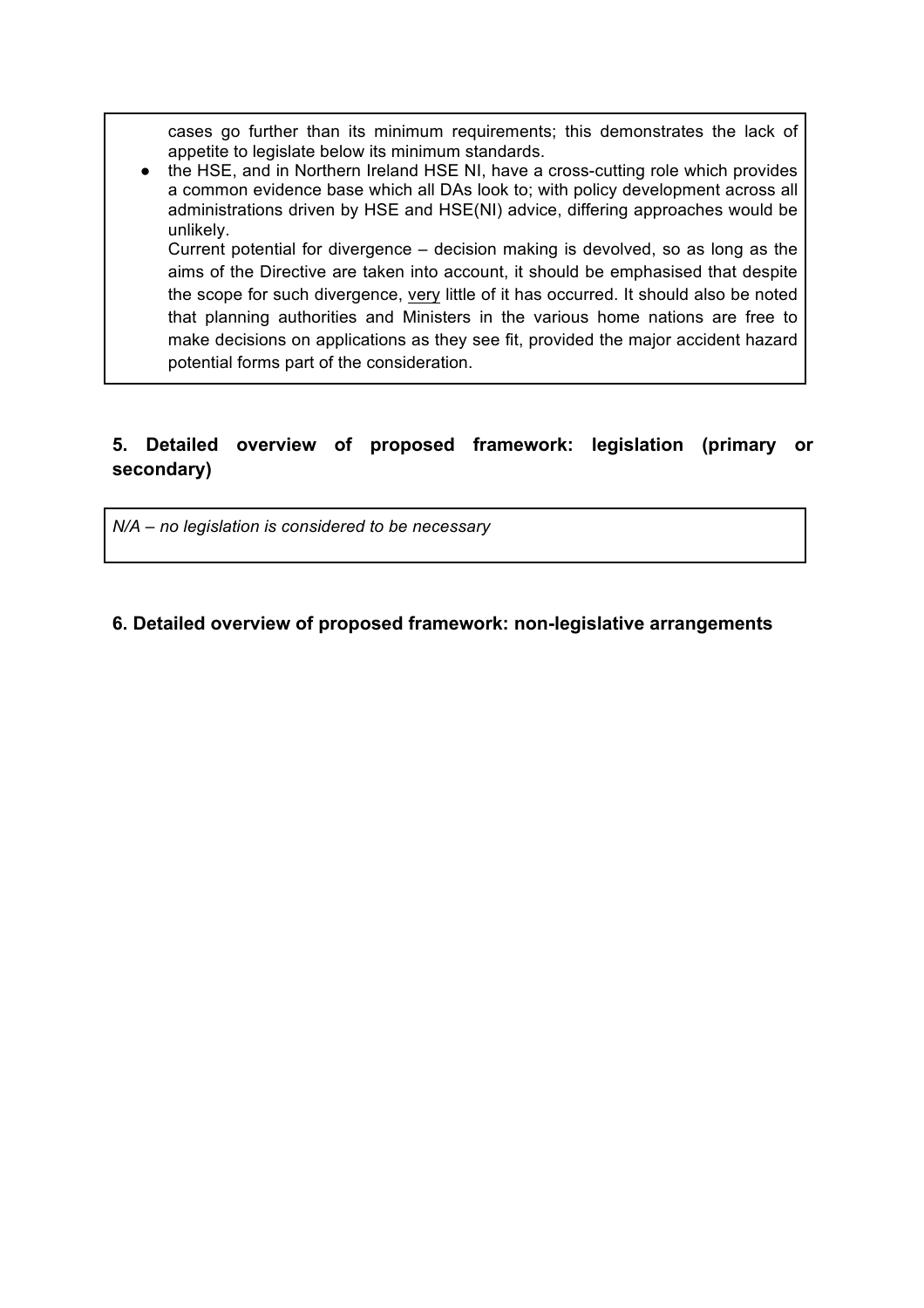The UKG and the DAs have agreed a set of eight principles for future ways of working that would make up the agreement:

- i. In the absence of EU requirements applying to the UK, the nations of the UK will consider the evidence and advice of the Control of Major Accidents Hazards (COMAH) competent authority, as appropriate, as regards the substances and quantities to which hazardous substances consent should apply.
- ii. Administrations will respect the ability of other administrations to make decisions (i.e. allowing for policy divergence).
- iii. Administrations will consider the impact of decisions on other administrations, including any impacts on cross-cutting issues such as the UK Internal Market.
- iv. Wherever it is considered reasonably possible, administrations agree to seek to inform other administrations of prospective changes in policy one month, or as close to one month as is practical, before making them public.
- v. Parties will create the right conditions for collaboration, by for example ensuring policy leads attend future meetings.
- vi. Future collaborative meetings will be conducted at official level and on a without prejudice basis.
- vii. In order to broaden the debate at future collaborative meetings, parties will ensure that different perspectives are present.
- viii. Those attending future collaborative meetings recognise the importance of h*ow*  collaboration is approached.

# **7. Detailed overview of areas where no further action is thought to be needed**

*N/A* 

# **OPERATIONAL DETAIL**

# **SECTION 3: PROPOSED OPERATIONAL ELEMENTS OF FRAMEWORK**

# **8. Decision making**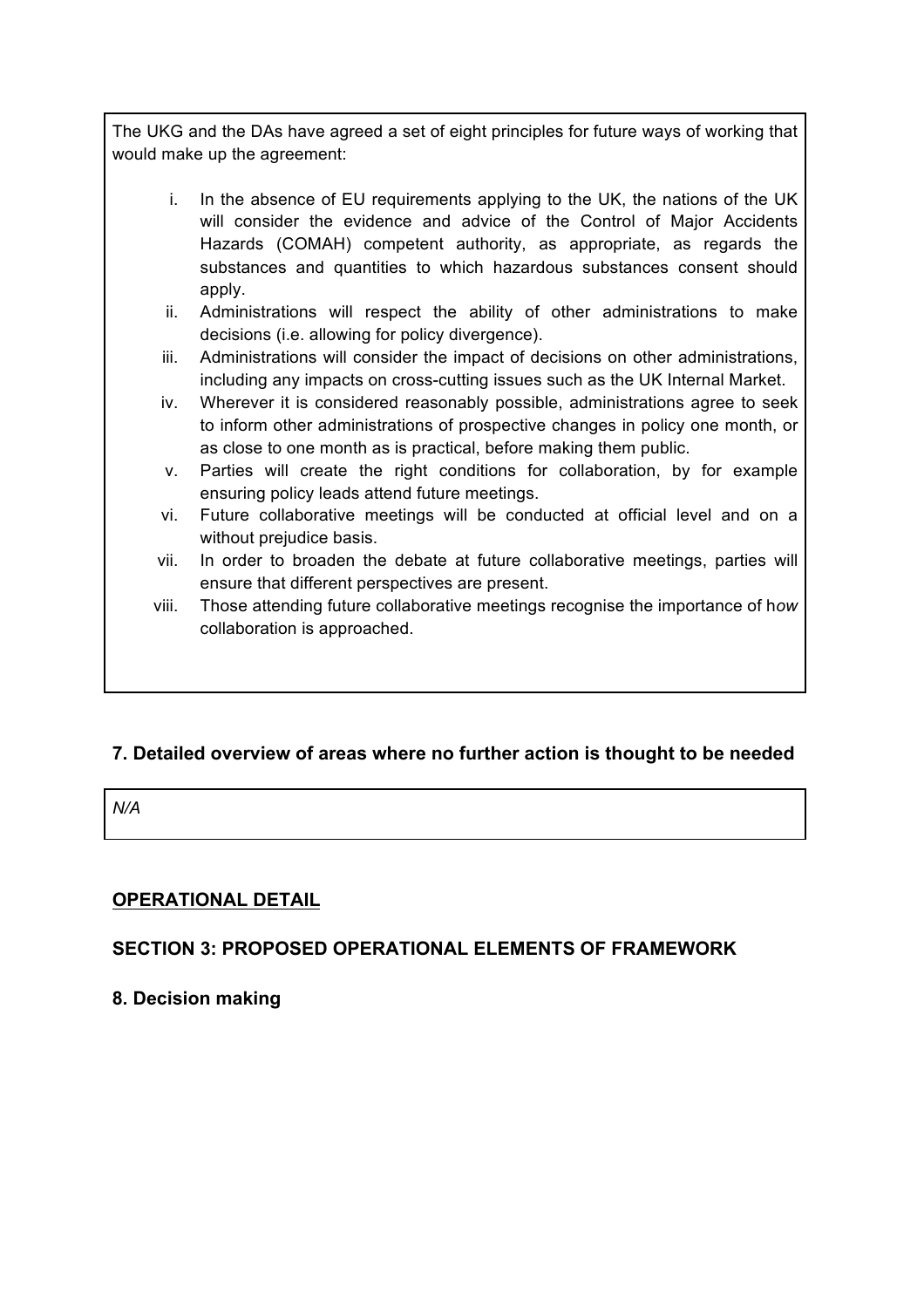The MoU or equivalent will be drafted in cooperation with the devolved administrations the UKG will pull together an initial draft which will be sent out for comment, with each party then feeding in. The common framework will only be put in place once there is unanimous agreement. We will also involve HSE, HSE NI, and other stakeholders with an interest. The overarching principles were agreed at official level at the 'deep dive' meeting with all administrations.

Ministerial clearance will be sought on the principle of proceeding with a non-legislative framework, as well as the final framework agreement itself.

Once this has been taken forward all decision making under the relevant devolved competences (within the scope of the framework) will fall to the UKG and the DAs within their respective territories, taking into account the principles set out in Section 6. The framework will also link into any future arrangements for the maintenance of the UK Internal Market. Currently the arrangements for coordinating work on the implementation of the Seveso III Directive are ad hoc. Usually, HSE acts as the coordinator for implementing new requirements from revision of, or amendments to the Directive and engage with planning representatives from the various administrations to coordinate implementation. As other issues arise, again contact is made on an ad hoc basis to seek to resolve these. Ministers responsible for planning individually sign off implementing legislation or changes to procedures.

To facilitate the sharing of information where appropriate, and as a forum to discuss wider policy issues, it is envisaged that a working group of the policy leads in each administration will hold a six-monthly telephone conference to discuss any issues and share learning. This would not rule out issues being raised for consideration by the working group between meetings if necessary.

## **9. Roles and responsibilities of each party to the framework**

*See key principles (section 6).*

## **10. Roles and responsibilities of existing or new bodies**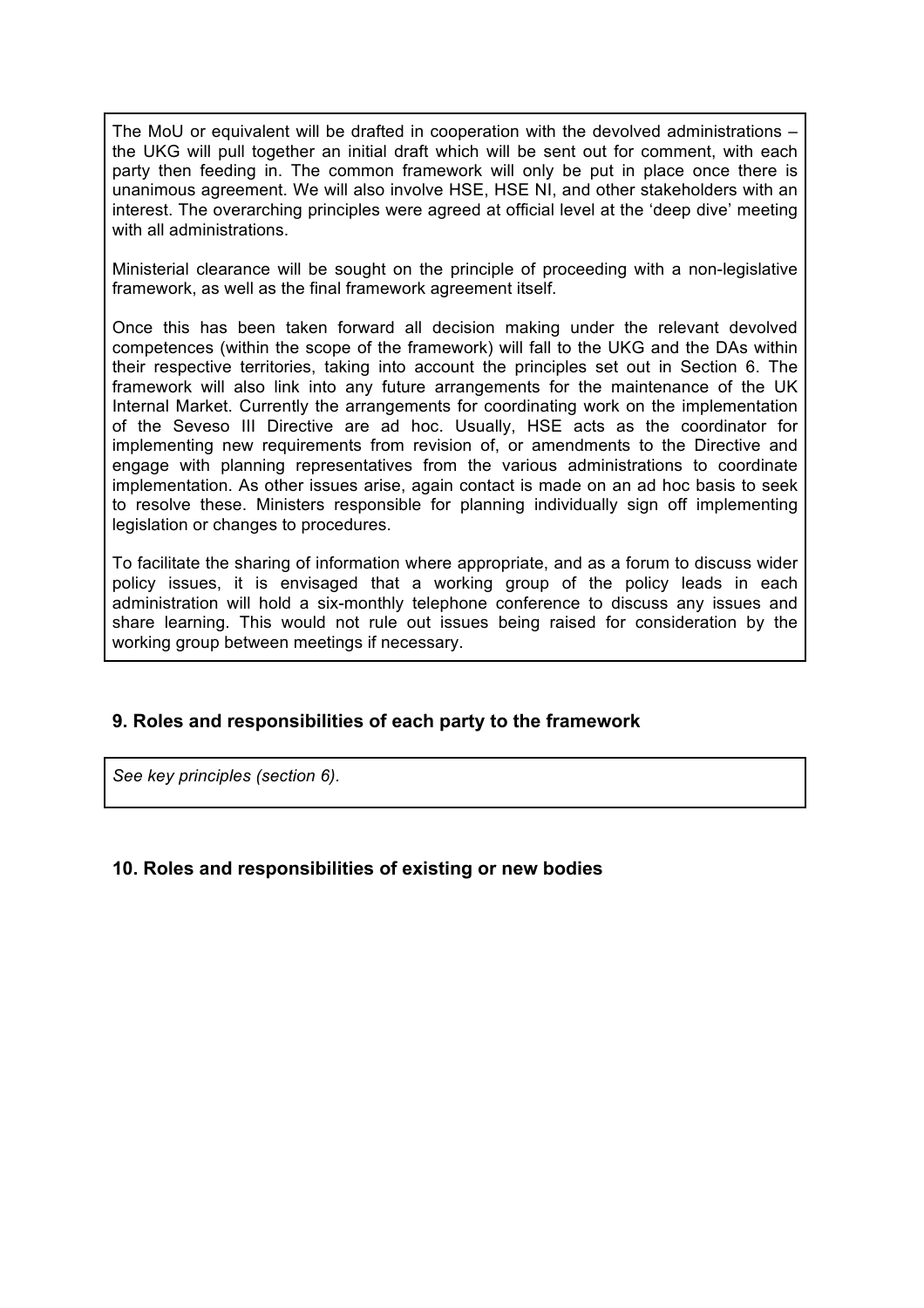HSE and HSE NI are government agencies and the key existing bodies relevant to this framework. Under the Hazardous Substances regulations they act (in conjunction with the Environment Agency in England, the Scottish Environmental Protection Authority in Scotland, Natural Resources Wales in Wales and the Northern Ireland Environment Agency in Northern Ireland) as the COMAH competent authority. They advise hazardous substances authorities (local planning authorities) across the four territories on the nature and severity of the risk to persons in the vicinity and the local environment arising from the presence of a hazardous substance at an establishment.

They have the lead for the UK on the Seveso III Directive, and post-Exit will be taking up several of the functions that currently sit with the European Commission in relation to COMAH, this will include the responsibility for advising on any changes to the lists of controlled substances or other policy updates that may impact the hazardous substances regime. Changes in their policy, e.g. on risk or the way they engage in the planning system ultimately rest with the UK Secretary of State for Work and Pensions.

In relation to hazardous substances they will continue in their current role and with their current responsibilities after Exit and have been kept informed throughout the process of developing this framework.

## **11. Monitoring and enforcement**

As no legislative arrangements are considered necessary then enforcement measures are not appropriate. In place of formal monitoring measures there will be regular meetings to review the framework (see sections 8 and 12.)

## **12. Review and amendment**

We propose having a review meeting two years after the day the framework comes into effect, to consider the ongoing application of transposing domestic legislation across the different administrations. The meeting would focus in particular on any issues encountered, and allow parties to provide a forward look of any changes that they are considering. This would not rule out an earlier review if required. After this initial review a more permanent arrangement for recurring meetings on this framework will be decided based around a timeframe that is considered appropriate.

## **13. Dispute resolution**

The intention under this framework is that there will be a regular group at working level to discuss and work through any issues at an early stage.

This approach to dispute resolution largely reflects the current decision-making approach